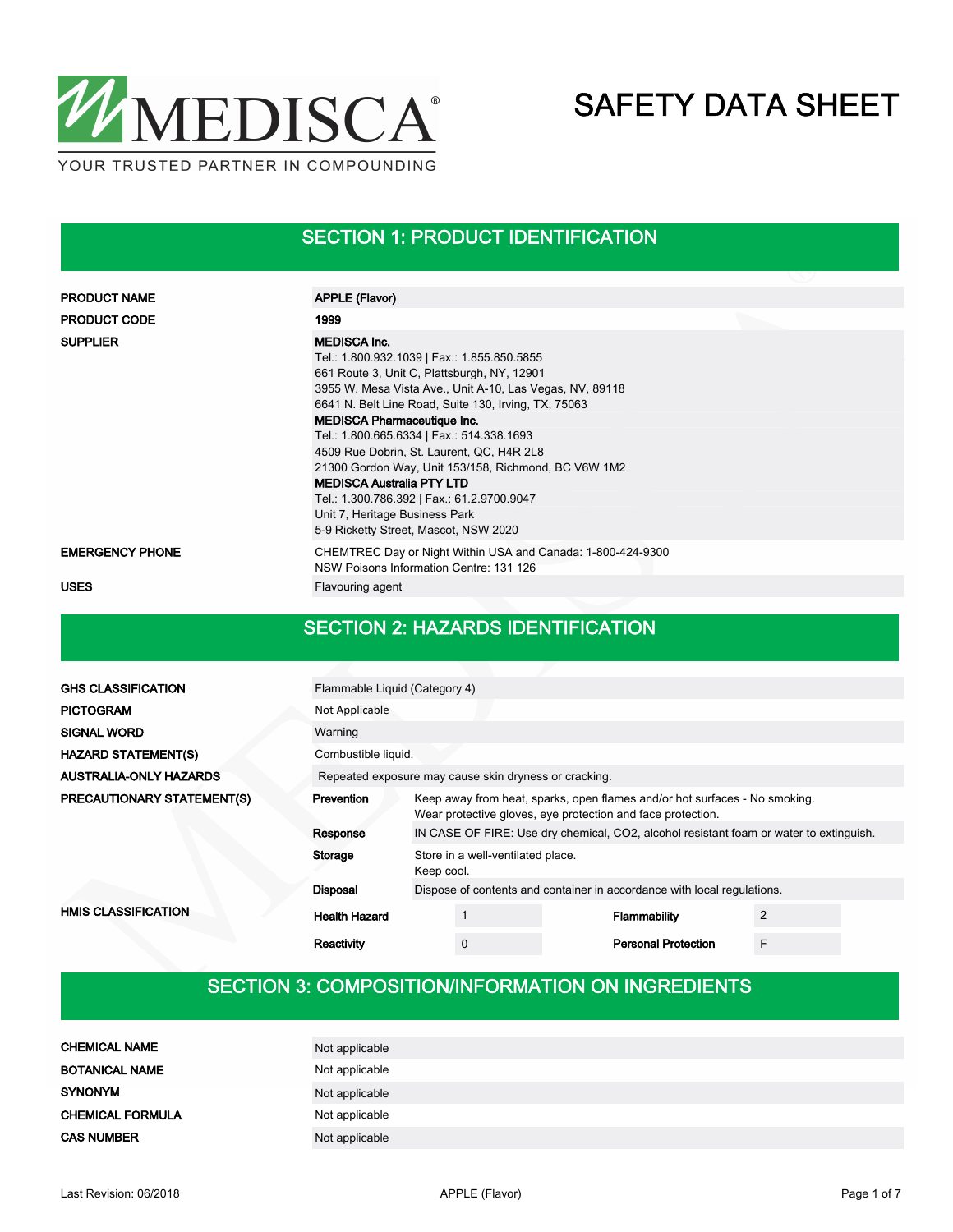

YOUR TRUSTED PARTNER IN COMPOUNDING

| ALTERNATE CAS NUMBER | Not applicable       |                   |             |  |  |
|----------------------|----------------------|-------------------|-------------|--|--|
| MOLECULAR WEIGHT     | Not applicable       |                   |             |  |  |
| COMPOSITION          | <b>CHEMICAL NAME</b> | <b>CAS NUMBER</b> | % BY WEIGHT |  |  |
|                      | ACETALDEHYDE         | 75-07-0           | $0.1 - 1.0$ |  |  |
|                      | ETHYL ALCOHOL        | 64-17-5           | $0.1 - 1.0$ |  |  |

There are no additional ingredients present which, within the current knowledge of the supplier and in the concentrations applicable, are classified as health hazards and hence require reporting in this section. NOTES **INGREDIENT LISTING: PROPYLENE GLYCOL, ARTIFICIAL FLAVOR.** 

#### SECTION 4: FIRST-AID MEASURES

| IN CASE OF EYE CONTACT      | Flush with copious amounts of water for 15 minutes, separating eyelids with fingers. If irritation persists seek<br>medical aid. |
|-----------------------------|----------------------------------------------------------------------------------------------------------------------------------|
| IN CASE OF SKIN CONTACT     | Wash with soap & water for 15 minutes. If irritation persists seek medical aid.                                                  |
| <b>IF SWALLOWED</b>         | Call a physician. Wash out mouth with water. Do not induce vomiting without medical advice.                                      |
| <b>IF INHALED</b>           | Remove to fresh air. If not breathing, give artificial respiration. If breathing is difficult, give oxygen. Call a<br>physician  |
| <b>SYMPTOMS AND EFFECTS</b> | Not expected to present a significant hazard under anticipated conditions of normal use.                                         |

#### SECTION 5: FIREFIGHTING MEASURES

| <b>SPECIFIC HAZARDS ARISING FROM</b><br>THE CHEMICAL | Not applicable.                                                                                                                                                                                                                                       |  |  |  |  |
|------------------------------------------------------|-------------------------------------------------------------------------------------------------------------------------------------------------------------------------------------------------------------------------------------------------------|--|--|--|--|
| <b>FLAMMABLE PROPERTIES</b>                          | Combustible.                                                                                                                                                                                                                                          |  |  |  |  |
| <b>HAZARDOUS COMBUSTION PRODUCTS</b>                 | Under fire conditions, hazardous fumes will be present.<br><b>Small fire:</b> dry chemical, CO <sub>2</sub> or water spray. Large fire: dry chemical, CO <sub>2</sub> , alcohol resistant foam or water<br>spray. Do not get water inside containers. |  |  |  |  |
| <b>EXTINGUISHING MEDIA</b>                           |                                                                                                                                                                                                                                                       |  |  |  |  |
| <b>PROTECTIVE EQUIPMENT AND</b>                      | Wear self-contained breathing apparatus and protective clothing to prevent contact with skin and eyes.                                                                                                                                                |  |  |  |  |

SECTION 6: ACCIDENTAL RELEASE MEASURES

| PERSONAL PRECAUTIONS                                    | Wear respiratory protection. Avoid breathing vapours, mist or gas. Ensure adequate ventilation. Evacuate<br>personnel to safe areas.                                                                                                                                                                                                                                                                                                                   |
|---------------------------------------------------------|--------------------------------------------------------------------------------------------------------------------------------------------------------------------------------------------------------------------------------------------------------------------------------------------------------------------------------------------------------------------------------------------------------------------------------------------------------|
| <b>METHODS &amp; MATERIAL FOR</b><br><b>CONTAINMENT</b> | On land, sweep or shovel into suitable containers.                                                                                                                                                                                                                                                                                                                                                                                                     |
| <b>CLEANUP PROCEDURE</b>                                | Do not touch damaged containers or spilled material unless wearing appropriate protective clothing. Wear<br>respirator, chemical safety goggles, rubber boots and heavy rubber gloves. Stop leak if you can do it without<br>risk. Prevent entry into waterways, sewers, basements or confined areas. Shut off all sources of ignition.<br>Evacuate the area. If necessary, employ water fog to disperse the vapors. Absorb the matter with compatible |

#### vermiculite or other absorbing material. Place in a suitable container and retain for disposal. Ventilate and clean the affected area. Do not flush into sewerage system or to drains.

#### SECTION 7: HANDLING AND STORAGE

PRECAUTIONS FOR FIREFIGHTERS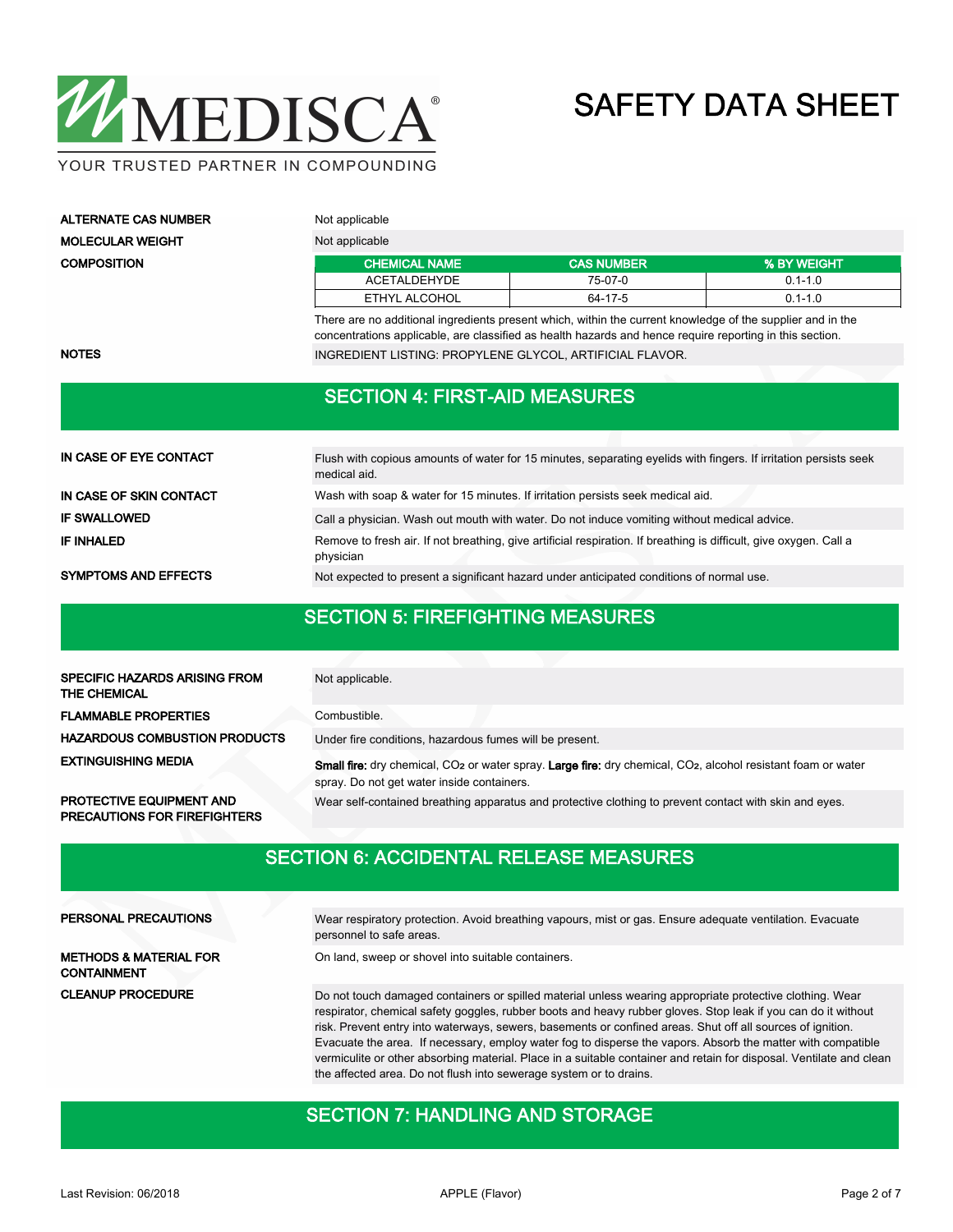

#### PRECAUTIONS FOR SAFE HANDLING

Do not inhale. Avoid contact with eyes, skin and clothing. Avoid prolonged or repeated exposure. Wash thoroughly after handling. Store away from incompatible materials, in a well-ventilated area. Eliminate all sources of ignition. Store in accordance with local regulations. Do not store in unlabelled containers. Containers that have been opened must be carefully resealed and kept upright to prevent leakage. Use appropriate containment to avoid environmental contamination.

#### STORAGE CONDITIONS

Store in original container, tightly sealed, protected from direct sunlight and moisture. Preserve in tight containers, away from heat and sources of ignition.

### SECTION 8: EXPOSURE CONTROLS/ PERSONAL PROTECTION

#### Chemical Name: ACETALDEHYDE CAS #: 75-07-0

|                          | <b>TWA</b>        | Ceiling | <b>STEL</b>       | <b>REL</b> | <b>IDLH</b>              | <b>Remarks</b> |
|--------------------------|-------------------|---------|-------------------|------------|--------------------------|----------------|
| <b>OSHA PEL</b>          | 200 ppm; 360      | N/L     |                   |            |                          |                |
|                          | mg/m <sup>3</sup> |         |                   |            |                          |                |
| <b>ACGIH TLV</b>         | N/L               | 25 ppm  | N/L               |            |                          |                |
| <b>NIOSH</b>             | 200 ppm; 360      | N/L     | N/L               | N/L        | N/L                      |                |
|                          | mg/m <sup>3</sup> |         |                   |            |                          |                |
| <b>AIHA WEEL</b>         | N/L               | N/L     | N/L               |            | $\overline{\phantom{0}}$ |                |
| Safe Work Australia HSIS | 20 ppm; 36        | N/L     | 50 ppm; 91        |            |                          |                |
|                          | mg/m <sup>3</sup> |         | mg/m <sup>3</sup> |            |                          |                |
| <b>HSE</b>               | 20 ppm; 37        | N/L     | 50 ppm; 92        |            | $\sim$                   |                |
|                          | mg/m <sup>3</sup> |         | mg/m <sup>3</sup> |            |                          |                |

#### Chemical Name: ETHYL ALCOHOL CAS #: 64-17-5

|                          | <b>TWA</b>        | Ceiling | <b>STEL</b> | <b>REL</b>        | <b>IDLH</b> | <b>Remarks</b> |
|--------------------------|-------------------|---------|-------------|-------------------|-------------|----------------|
| <b>OSHA PEL</b>          | 1000              | N/L     |             |                   |             |                |
|                          | ppm;1900          |         |             |                   |             |                |
|                          | mg/m <sup>3</sup> |         |             |                   |             |                |
| <b>ACGIH TLV</b>         | N/L               | N/L     | N/L         |                   |             | ٠              |
| <b>NIOSH</b>             | 1000              | N/L     | N/L         | 1000              | 3300 ppm    | ۳              |
|                          | ppm;1900          |         |             | ppm;1900          | (10% LEL)   |                |
|                          | mg/m <sup>3</sup> |         |             | mg/m <sup>3</sup> | (see 64175) |                |
| <b>AIHA WEEL</b>         | N/L               | N/L     | N/L         |                   |             | ۰.             |
| Safe Work Australia HSIS | 1000              | N/L     | N/L         |                   |             | ٠              |
|                          | ppm;1880          |         |             |                   |             |                |
|                          | mg/m <sup>3</sup> |         |             |                   |             |                |
| <b>HSE</b>               | 1000              | N/L     | N/L         |                   |             | ٠              |
|                          | ppm;1920          |         |             |                   |             |                |
|                          | mg/m <sup>3</sup> |         |             |                   |             |                |

N/L = Not Listed

| <b>EXPOSURE GUIDELINES</b>    | Consult local authorities for provincial or state exposure limits. Particulates not otherwise regulated, respirable<br>fraction: $5 \text{ mg/m}^3$                                                                                                                                                                                                                                                                                                                                                                                                                                                                        |
|-------------------------------|----------------------------------------------------------------------------------------------------------------------------------------------------------------------------------------------------------------------------------------------------------------------------------------------------------------------------------------------------------------------------------------------------------------------------------------------------------------------------------------------------------------------------------------------------------------------------------------------------------------------------|
| PERSONAL PROTECTIVE EQUIPMENT | <b>Eves:</b> Wear appropriate protective eyeglasses or chemical safety goggles as described by WHMIS or OSHA's<br>eye and face protection regulations in 29 CFR 1910.133 or European Standard EN166. Skin: Wear appropriate<br>gloves to prevent skin exposure. Clothing: Wear appropriate protective clothing to minimize contact with skin.<br>Respirators: Follow WHMIS or OSHA respirator regulations found in 29 CFR 1910.134 or European Standard<br>EN 149. Use a NIOSH/MSHA or European Standard EN 149 approved respirator if exposure limits are<br>exceeded or if irritation or other symptoms are experienced. |
| SPECIFIC ENGINEERING CONTROLS | Adequate mechanical ventilation. Fumehood, eye wash station, and safety shower.                                                                                                                                                                                                                                                                                                                                                                                                                                                                                                                                            |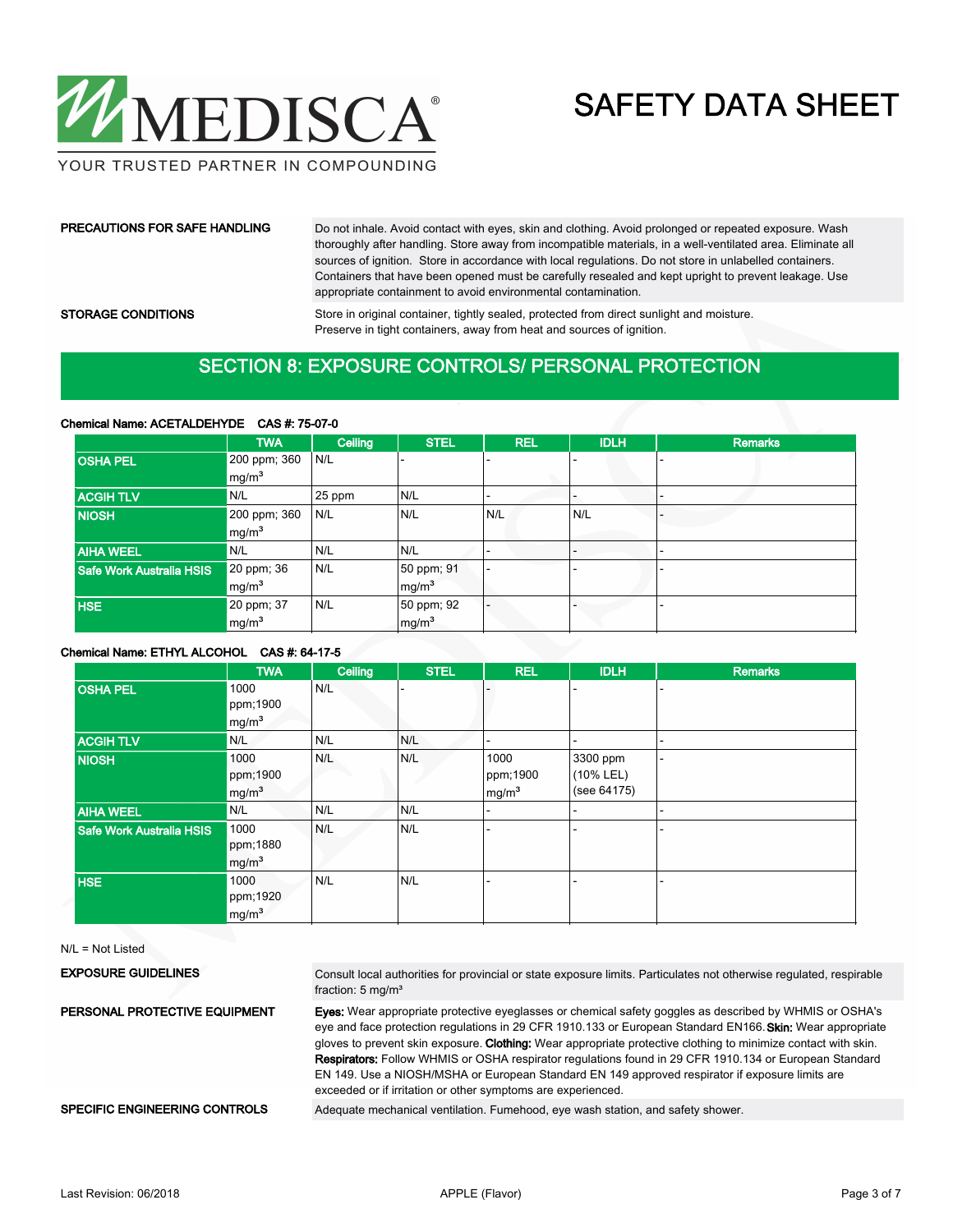

### SECTION 9: PHYSICAL AND CHEMICAL PROPERTIES

| <b>PHYSICAL STATE</b>                                | Liquid                               |  |                                                                      |               |                          |                |
|------------------------------------------------------|--------------------------------------|--|----------------------------------------------------------------------|---------------|--------------------------|----------------|
| <b>DESCRIPTION</b>                                   |                                      |  | Clear, colourless to pale yellow liquid, with a characteristic odor. |               |                          |                |
| <b>SOLUBILITY</b>                                    | Soluble in water.                    |  |                                                                      |               |                          |                |
| <b>ODOR</b>                                          | Characteristic odor                  |  |                                                                      |               |                          |                |
| <b>FLAMMABILITY</b>                                  | Combustible                          |  |                                                                      |               |                          |                |
| <b>ODOR THRESHOLD</b>                                | Not available                        |  | pH                                                                   | Not available | <b>MELTING POINT</b>     | Not available  |
| <b>BOILING POINT</b>                                 | 36°C, 96.8°F                         |  | <b>FREEZING POINT</b>                                                | Not available | <b>FLASH POINT</b>       | 77 °C, 170.6°F |
| <b>SPECIFIC GRAVITY</b>                              | $0.9794 - 1.0794$<br>$(25^{\circ}C)$ |  | <b>EVAPORATION RATE</b>                                              | Not available | <b>EXPLOSIVE LIMIT</b>   | Not available  |
| <b>UPPER FLAMMABLE/</b><br><b>EXPLOSIVE LIMIT(S)</b> | Not available                        |  | <b>LOWER FLAMMABLE/</b><br><b>EXPLOSIVE LIMIT(S)</b>                 | Not available | <b>VAPOR PRESSURE</b>    | Not available  |
| <b>VAPOR DENSITY</b><br>$(AIR = 1)$                  | Not available                        |  | <b>RELATIVE DENSITY</b><br>$(WATER = 1)$                             | Not available | log P<br>(OCTANOL-WATER) | Not available  |
| <b>AUTO-IGNITION</b><br><b>TEMPERATURE</b>           | Not available                        |  | <b>DECOMPOSITION</b><br><b>TEMPERATURE</b>                           | Not available | <b>VISCOSITY</b>         | Not available  |

NOTES The physical data presented above are typical values and should not be construed as a specification.

### SECTION 10: STABILITY AND REACTIVITY

| <b>REACTIVITY</b>                                 | Not established.                                                                           |  |  |  |  |
|---------------------------------------------------|--------------------------------------------------------------------------------------------|--|--|--|--|
| <b>STABILITY</b>                                  | Stable under recommended storage conditions.                                               |  |  |  |  |
| <b>MATERIALS TO AVOID</b>                         | Strong oxidants.                                                                           |  |  |  |  |
| <b>HAZARDOUS DECOMPOSITION</b><br><b>PRODUCTS</b> | Toxic fumes of carbon monoxide, carbon dioxide, nitrogen oxides and other gases may occur. |  |  |  |  |
| <b>HAZARDOUS POLYMERIZATION</b>                   | Will not occur.                                                                            |  |  |  |  |
| POSSIBLITY OF HAZARDOUS<br><b>REACTION</b>        | Not established.                                                                           |  |  |  |  |
| <b>CONDITIONS TO AVOID</b>                        | Moisture, sunlight and extreme temperatures.                                               |  |  |  |  |

### SECTION 11: TOXICOLOGICAL INFORMATION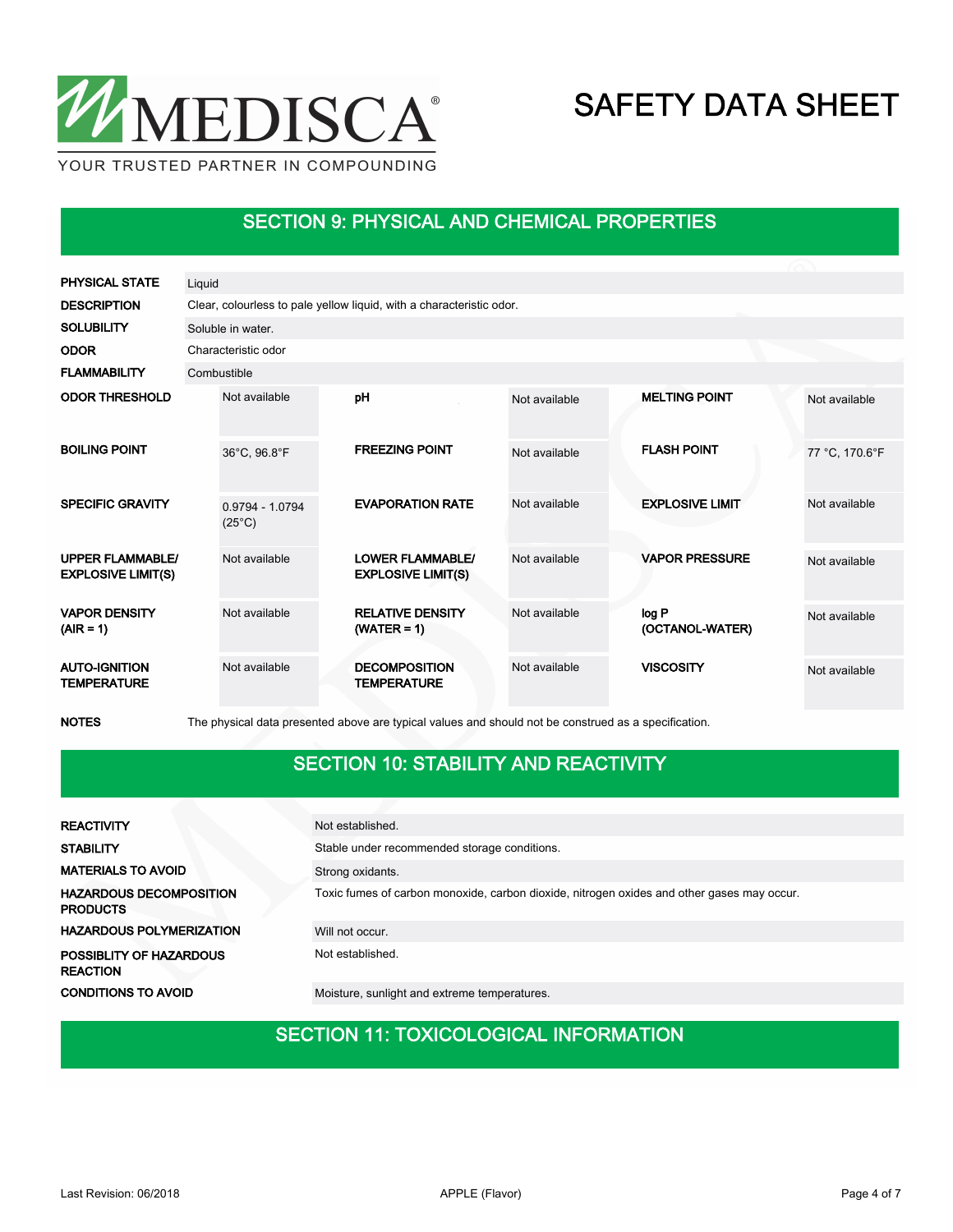

YOUR TRUSTED PARTNER IN COMPOUNDING

| <b>ACUTE TOXICITY</b>                                        | <b>ACETALDEHYDE</b><br>Oral: Rat: LD50: (mg/kg): 660<br>Dermal: Rabbit: LD50: (mg/kg): Not available<br>Inhalation: Rat: LC50: (mg / L/4hr): 13 300<br>ETHYL ALCOHOL<br>Oral: Rat: LD50: (mg/kg): 7060<br>Dermal: Rabbit: LD50: (mg/kg): 20 000<br>Inhalation: Rat: LC50: (mg /L/4hr): 31 623 |                                                                                                                                                                                                                                                                                                                                                                                                          |  |  |  |
|--------------------------------------------------------------|-----------------------------------------------------------------------------------------------------------------------------------------------------------------------------------------------------------------------------------------------------------------------------------------------|----------------------------------------------------------------------------------------------------------------------------------------------------------------------------------------------------------------------------------------------------------------------------------------------------------------------------------------------------------------------------------------------------------|--|--|--|
| <b>SKIN CORROSION/IRRITATION</b>                             | Contains ETHYL ALCOHOL: Irritant. Based on available data, the classification criteria are not met.                                                                                                                                                                                           |                                                                                                                                                                                                                                                                                                                                                                                                          |  |  |  |
| <b>SERIOUS EYE DAMAGE/EYE</b><br><b>IRRITATION</b>           | Contains ETHYL ALCOHOL: Irritant. Based on available data, the classification criteria are not met.                                                                                                                                                                                           |                                                                                                                                                                                                                                                                                                                                                                                                          |  |  |  |
| <b>RESPIRATORY OR SKIN</b><br><b>SENSITIZATION</b>           | Due to lack of data the classification is not possible.                                                                                                                                                                                                                                       |                                                                                                                                                                                                                                                                                                                                                                                                          |  |  |  |
| <b>GERM CELL MUTAGENICITY</b>                                |                                                                                                                                                                                                                                                                                               | Due to lack of data the classification is not possible.                                                                                                                                                                                                                                                                                                                                                  |  |  |  |
| <b>CARCINOGENICITY</b>                                       | <b>OSHA</b>                                                                                                                                                                                                                                                                                   | ACETALDEHYDE is listed.<br>ETHANOL is listed.<br>Based on the compositional information available from the supplier, no other component of<br>this product is listed.                                                                                                                                                                                                                                    |  |  |  |
|                                                              | <b>NTP</b>                                                                                                                                                                                                                                                                                    | ACETALDEHYDE is reasonably anticipated to be a human carcinogen.<br>ETHANOL is listed.<br>Based on the compositional information available from the supplier, no other component of<br>this product is listed.                                                                                                                                                                                           |  |  |  |
|                                                              | <b>IARC</b>                                                                                                                                                                                                                                                                                   | ACETALDEHYDE is listed in group 2b (possibly carcinogenic to humans).<br>ETHANOL is listed in group 1 (carcinogenic to humans).<br>Based on the compositional information available from the supplier, no other component of<br>this product is listed.                                                                                                                                                  |  |  |  |
|                                                              | California<br>Proposition 65                                                                                                                                                                                                                                                                  | This product contains the following chemical known to the State of California to cause<br>cancer: ACETALDEHYDE.<br>This product contains the following chemical known to the State of California to cause cancer<br>and birth defects or other reproductive harm: ETHYL ALCOHOL.<br>Based on the compositional information available from the supplier, no other component of<br>this product is listed. |  |  |  |
| ADDITIONAL CARCINOGENICITY<br><b>INFORMATION</b>             | Due to lack of data the classification is not possible.                                                                                                                                                                                                                                       |                                                                                                                                                                                                                                                                                                                                                                                                          |  |  |  |
| <b>REPRODUCTIVE TOXICITY</b>                                 | Contains ETHYL ALCOHOL: Reproductive hazard.<br>Based on available data, the classification criteria are not met.                                                                                                                                                                             |                                                                                                                                                                                                                                                                                                                                                                                                          |  |  |  |
| SPECIFIC TARGET ORGAN TOXICITY -<br><b>SINGLE EXPOSURE</b>   | Due to lack of data the classification is not possible.                                                                                                                                                                                                                                       |                                                                                                                                                                                                                                                                                                                                                                                                          |  |  |  |
| SPECIFIC TARGET ORGAN TOXICITY -<br><b>REPEATED EXPOSURE</b> | Due to lack of data the classification is not possible.                                                                                                                                                                                                                                       |                                                                                                                                                                                                                                                                                                                                                                                                          |  |  |  |
| <b>ASPIRATION HAZARDS</b>                                    | Due to lack of data the classification is not possible.                                                                                                                                                                                                                                       |                                                                                                                                                                                                                                                                                                                                                                                                          |  |  |  |
| SIGNS AND SYMPTOMS OF<br><b>EXPOSURE</b>                     | Not expected to present a significant hazard under anticipated conditions of normal use.                                                                                                                                                                                                      |                                                                                                                                                                                                                                                                                                                                                                                                          |  |  |  |
| POTENTIAL HEALTH EFFECTS                                     | <b>Inhalation</b>                                                                                                                                                                                                                                                                             | May be harmful if inhaled. May cause respiratory tract irritation.                                                                                                                                                                                                                                                                                                                                       |  |  |  |
|                                                              | Ingestion                                                                                                                                                                                                                                                                                     | May be harmful if swallowed in large quantities.                                                                                                                                                                                                                                                                                                                                                         |  |  |  |
|                                                              | Skin                                                                                                                                                                                                                                                                                          | May be harmful if absorbed through skin. May cause skin irritation.                                                                                                                                                                                                                                                                                                                                      |  |  |  |
|                                                              | Eyes                                                                                                                                                                                                                                                                                          | May cause eye irritation.                                                                                                                                                                                                                                                                                                                                                                                |  |  |  |
|                                                              |                                                                                                                                                                                                                                                                                               |                                                                                                                                                                                                                                                                                                                                                                                                          |  |  |  |

## SECTION 12: ECOLOGICAL INFORMATION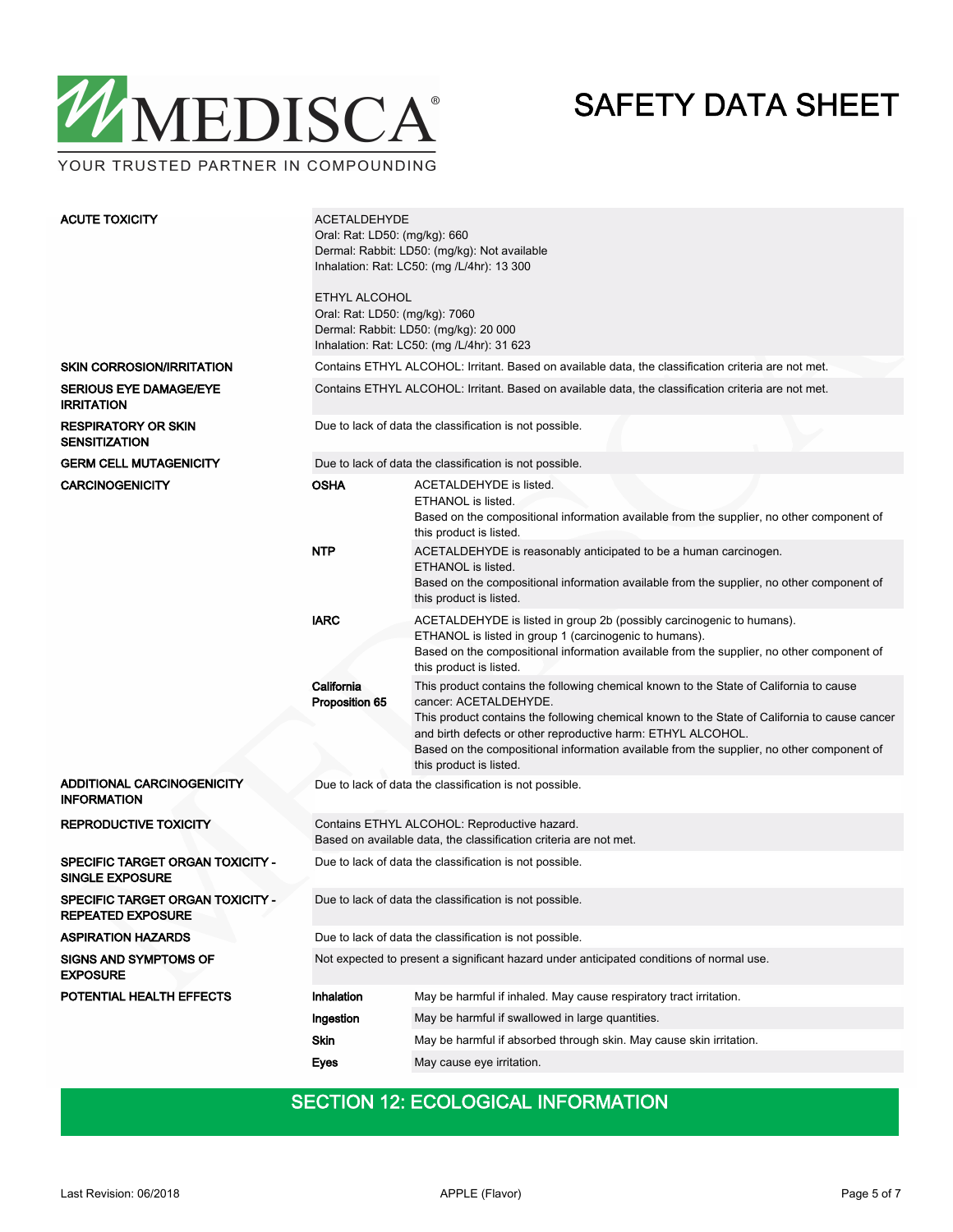

#### YOUR TRUSTED PARTNER IN COMPOUNDING

| <b>TOXICITY</b>                  | EC50: 48 Hr: Crustacea: (mg/L): Not available<br>LC50: 96 Hr: Fish: (mg/L): Not available<br>EC50: 72 or 96Hr: Algae (or other agua plants): (mg/L): Not available |  |
|----------------------------------|--------------------------------------------------------------------------------------------------------------------------------------------------------------------|--|
| PERSISTENCE AND DEGRADABILITY    | Not available                                                                                                                                                      |  |
| <b>BIOACCUMULATIVE POTENTIAL</b> | Not available                                                                                                                                                      |  |
| <b>MOBILITY IN SOIL</b>          | Soluble in water.                                                                                                                                                  |  |
| <b>OTHER ADVERSE EFFECTS</b>     | Not available                                                                                                                                                      |  |

This product is not intended to be released into the environment.

### SECTION 13: DISPOSAL CONSIDERATIONS

WASTE DISPOSAL **Dispose of in accordance with federal / local laws and regulations**. Avoid release into the environment.

#### SECTION 14: TRANSPORT INFORMATION

| <b>UNITED STATES &amp; CANADA</b>   |                    |
|-------------------------------------|--------------------|
| UN PROPER SHIPPING NAME             | Not dangerous good |
| <b>UN NUMBER</b>                    | Not applicable     |
| <b>CLASS</b>                        | Not applicable     |
| <b>PACKING GROUP</b>                | Not applicable     |
|                                     |                    |
| <b>AUSTRALIA</b>                    |                    |
| UN PROPER SHIPPING NAME             | Not dangerous good |
| <b>UN NUMBER</b>                    | Not applicable     |
| <b>CLASS</b>                        | Not applicable     |
| <b>PACKING GROUP</b>                | Not applicable     |
| <b>HAZCHEM</b>                      | Not applicable     |
|                                     |                    |
| <b>ENVIRONMENTAL HAZARDS</b>        | Not available      |
| <b>SPECIAL SHIPPING INFORMATION</b> | Not applicable     |

## SECTION 15: REGULATORY INFORMATION

| <b>Chemical Name</b><br><b>&amp; CAS</b> | <b>CERCLA</b><br><b>40 CFR</b><br>Part 302.4 | SARA (Title III)<br><b>40 CFR</b><br>Part 372.65 | <b>Appendix A</b> | EPA 40 CFR Part 355<br><b>Appendix B</b> | Pennsylvania | Right-to-know<br><b>New Jersey</b> | Massachusetts | California<br>Prop 65 |
|------------------------------------------|----------------------------------------------|--------------------------------------------------|-------------------|------------------------------------------|--------------|------------------------------------|---------------|-----------------------|
| ACETALDEHYDE 75-07-0                     |                                              |                                                  | N/L               | N/L                                      |              |                                    |               |                       |
| ETHYL ALCOHOL 64-17-5                    | N/L                                          | N/L                                              | N/L               | N/L                                      |              |                                    |               | N/L                   |

 $N/L = Not$  Listed;  $X =$  Listed

#### AUSTRALIAN REGULATIONS